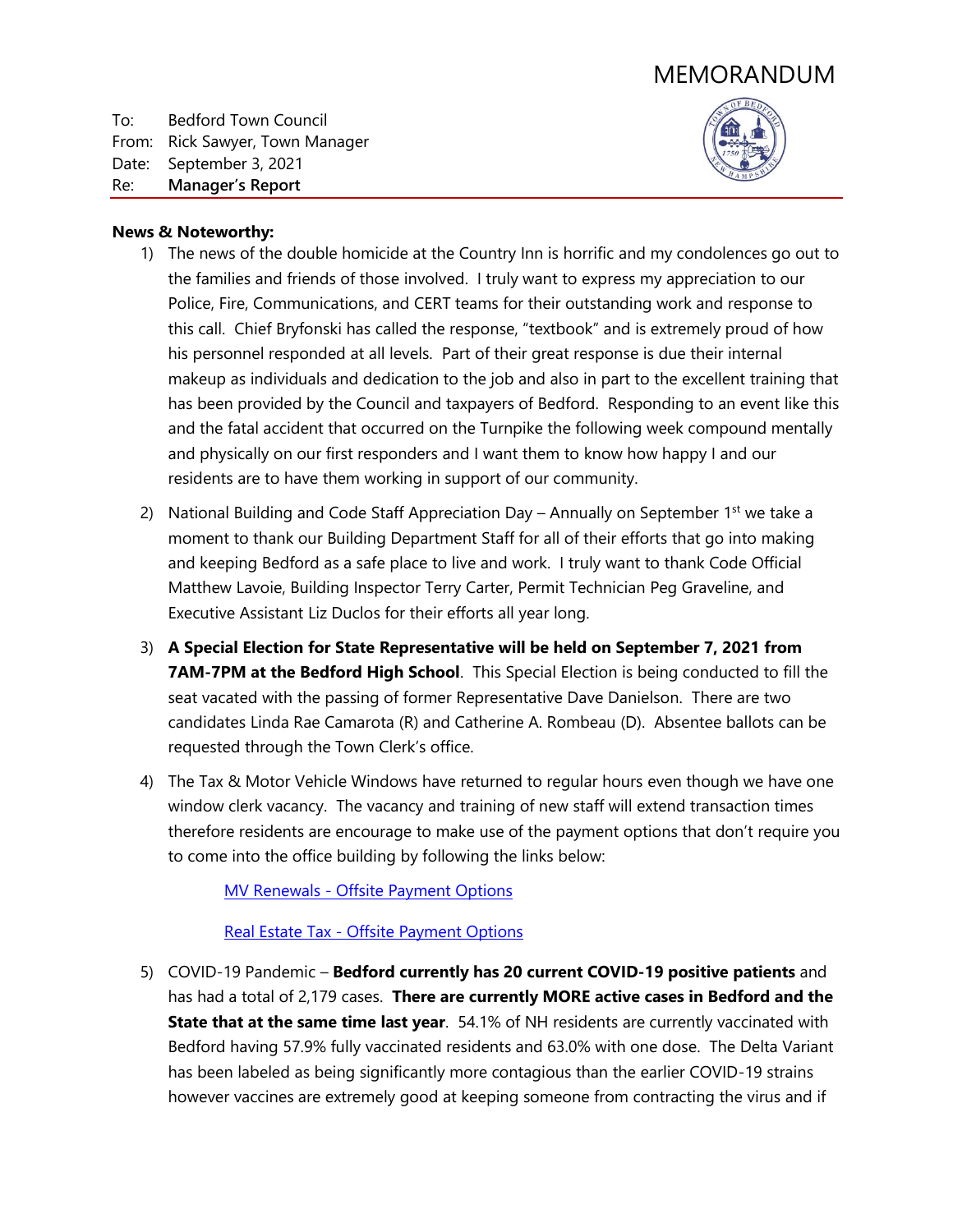there is a breakthrough then it generally keeps the patient from being extremely ill. I strongly encourage anyone who can be vaccinated to do so. We will monitor the situation and put mask recommendations or mandates in place for our public buildings as warranted. Currently masks are encouraged in all buildings and required at the Safety Complex. **The State's Vaccine Van will be available during the Special Election, September 7, 2021 at the High School from 7 AM to 2:30 PM. No appointment needed.**

- 6) PFAS Contamination On June 29<sup>th</sup> NH Department of Environmental Services (NHDES) notified the Town that we are a potential responsible party for the apparent pollution of groundwater in and around 10 Meetinghouse Road from the use and storage of Aqueous Film Forming Foam (AFFF) (commonly known as firefighting foam) at the former fire station (now BCTV) at 10 Meetinghouse Road. NHDES is requiring the Town to conduct a Focused Site Investigation that must be completed by a professional engineer who has been retained and who has started work. The investigation will include documenting the history of AFFF use and storage, abutting well testing, the potential installations of ground water monitoring wells, and potential solutions for those impacted. If you live in the area and receive a letter from Nobis Engineering requesting to test your water please respond as soon as possible. Bottled water is being provided to those already identified as being impacted while the study is completed and they determine if well water treatment or connection to the public water system is their preferred solution. The State's consultant for the use of ARPA funds has not yet been able to determine if the funds can be used to improve contaminated private water systems.
- 7) PFAS Contamination NHDES and Saint Gobain are testing a large number of private wells in southeastern Bedford but unfortunately they have not announced any remediation steps yet while they wait for more data. If you have received a request for well testing from Golder Associates it is critical that you sign the agreement and return the paperwork as soon as possible.
- 8) PFAS Contamination The DPW team continues to work on a water main extension project for those residents and businesses impacted by PFAS contamination along Bedford Center Road between North Amherst Road and Primary Plaza that are outside of the Saint-Gobain and former Fire Station study areas. A preliminary cost estimate has been developed with Pennichuck Water Works and a request for grant funding through NHDES is being pursued.
- 9) 2021 Revaluation The Assessing Department along with their consultant team have completed the revaluation process after holding 213 hearings (down from 280 in 2019) with concerned property owners. Assessor Irvine provided a full update on the value changes at the August 11, 2021 Council meeting which is available to watch on demand through the BCTV website and it where it was reported that the median residential increase will be approximately 19% and commercial will be 9% for an overall average of 17%. These numbers reflect the continued strong value and interest of people wanting to live and work in Bedford and the extraordinary housing market in the region.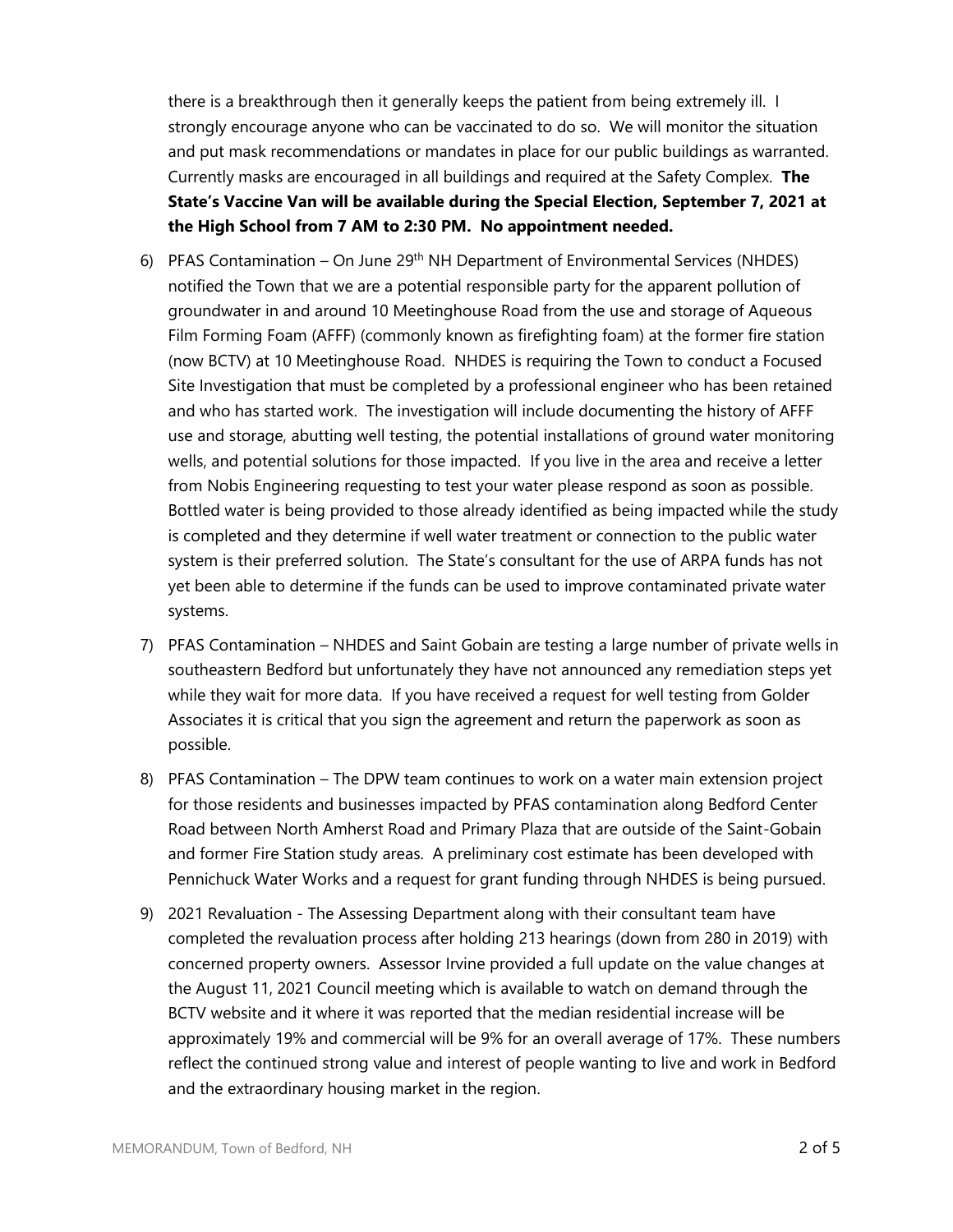- 10) The Student Parking Program There are 186 Town spaces available and 181 names were provided from the High School lottery that did not get spaces on campus. This is 9 more names than last year, but it appears many did not have a license and therefore are ineligible for a Town permit as 22 spaces remain available on a first come first served basis.
- 11) Amtrak has announced plans that they would like to provide passenger rail service between Boston, MA and Concord, NH with new stations in Nashua, Merrimack, Manchester, and Concord. What is not clear is how this might impact NHDOT announced plans to develop passenger rail with the MBTA. It is also not entirely clear if the stop servicing the Manchester-Boston Regional Airport will be in Bedford or Merrimack.
- 12) Bedford resident Morgan Stickney won two Gold Medal at Paralympic Games in Tokyo Japan in the 400m freestyle and the 4x100m medley relay swimming races representing the USA.
- 13) The Citizens Police Academy unfortunately have been postponed until the spring of 2022.
- 14) The Bedford Pool and Splash Pad are open through Labor Day with open swim between 4- 6:30 PM on weekdays and Noon-5 PM on weekends and holidays.
- 15) The Bedford Farmers Market continues on Tuesdays from 3-6 PM until October at the Murphy's Taproom parking lot, 393 Route 101.
- 16) The 2020 Census population data has been released which shows that Bedford grew by 10% from 21,203 to 23,322 over the last decade.

|            | 1970  | 1980  | 1990   | 2000   | 2010   | 2020   |
|------------|-------|-------|--------|--------|--------|--------|
| Population | 5,859 | 9.481 | 12,563 | 18.274 | 21,203 | 23,322 |
| Change     |       | 3.622 | 3.082  | 5.711  | 2,929  | 2,119  |
| % Change   |       | 62%   | 33%    | 45%    | 16%⊧   | 10%    |



# **Project Updates:**

1) 2022 CIP & Budget – The Department Heads have completed their proposed budgets and review meetings will be held with the Manager and Finance team. Work continues on revenue projections, fund balance standing, and tax impacts of requested elements and programs. The CIP will be provided to the Planning Board at their September 13<sup>th</sup> meeting who can provide individual comments to the Manager through staff at the meeting or directly after the meeting.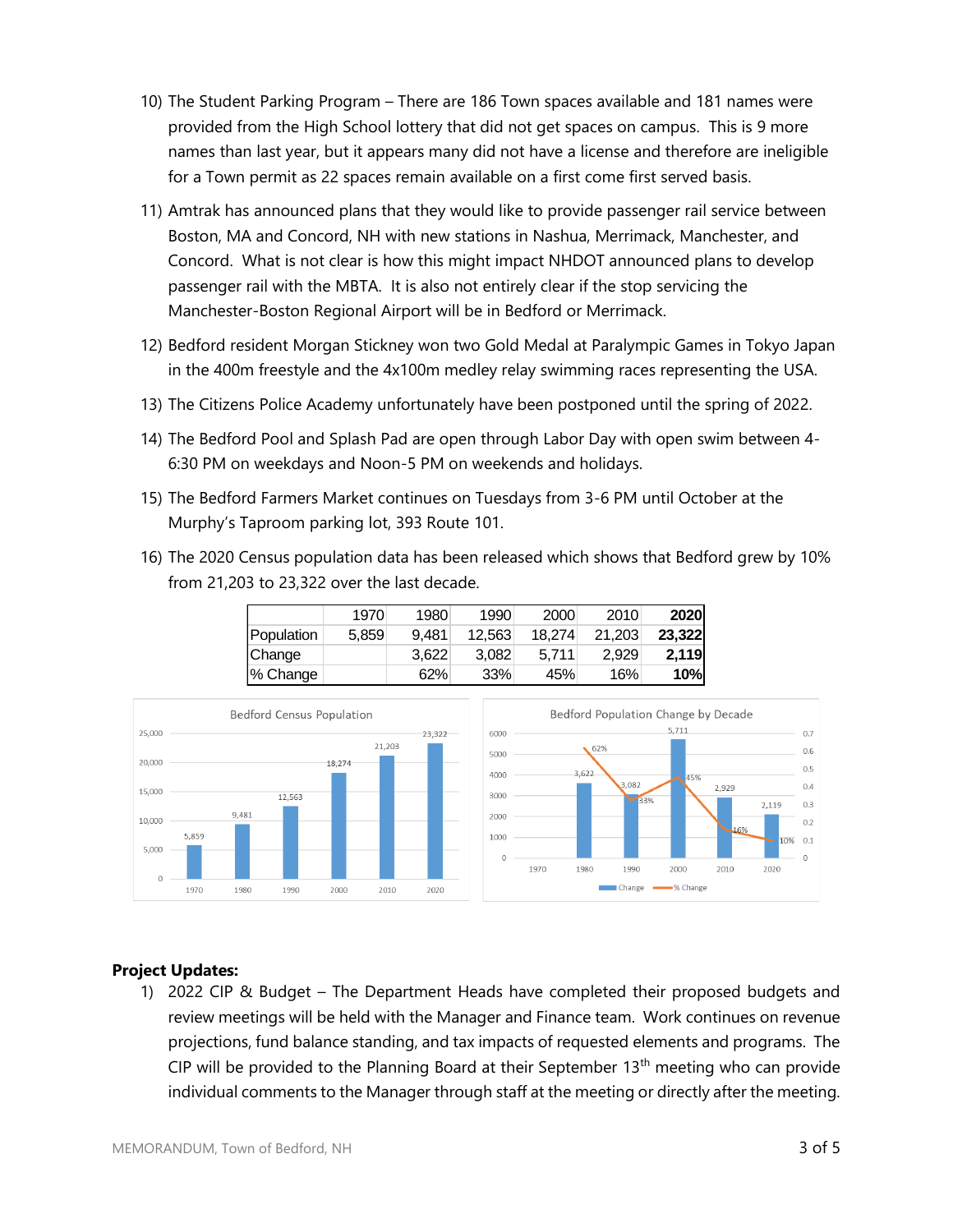The CIP will be presented to the Council on September 22<sup>nd</sup>, but remains a flexible document throughout the budget process.

- 2) Master Plan The Master Plan is on track to be reviewed by the Planning Board in September with a public hearing to follow.
- 3) Personnel There are currently 2 openings in the Highway Department and 2 others are out on medical leave. The Police Department has 5 patrol and 1 Captain openings and 5 offers for patrol are pending with 4 of them being already certified officers. There is one open position in communications and one offer is pending. The Finance department has filled one window clerk position, however the second position is now open and advertised. The Library clerk position has been filled. The Deputy Town Clerk position is vacant which can only be filled by Bedford residents. Those interested should contact the Town Clerk for more information.

## **Events:**

- **September 4th – Library closed in honor of Labor Day**
- **September 6th – Town Office, Library& Transfer Station closed in honor of Labor Day.**
- **September 7th – State Special Election, 7 AM- 7 PM, Bedford High School**
- **September 7th – Vaccination Van, 7 AM- 2:30 PM, Bedford High School, no appointment needed.**
- September  $11<sup>th</sup>$  Guided Bird Walk, Benedictine Park, 9-11 AM. See Library Facebook/website for details.
- September  $14<sup>th</sup>$  BioBlitz Walk for adults & teens, 3-4 PM at the Bedford Library and in conjunction with our Conservation Commission. A BioBlitz is a species scavenger hunt where volunteers help find and record data on as many different species as possible in a certain area and a short amount of time. It's a fun, easy way to get outside and explore nature! See Library Facebook/website for details.
- September  $18<sup>th</sup>$  BioBlitz Walk for kids & families, 10-11 AM at the Bedford Library and in conjunction with our Conservation Commission. See Library Facebook/website for details.
- September 23<sup>rd</sup> Fire & Police Department combined Open House, Safety Complex, 55 Constitution Drive, 5-7 PM.
- October  $3<sup>rd</sup> 1<sup>st</sup>$  Family Trail Run, Educational Farm at Joppa Hill, 10 AM. (Registration required)
- $\bullet$  October 3<sup>rd</sup> Fall Fair, Educational Farm at Joppa Hill, Noon 4 PM.
- October  $16<sup>th</sup>$  Clean Up Bedford Fall Event, 9 AM 3 PM.